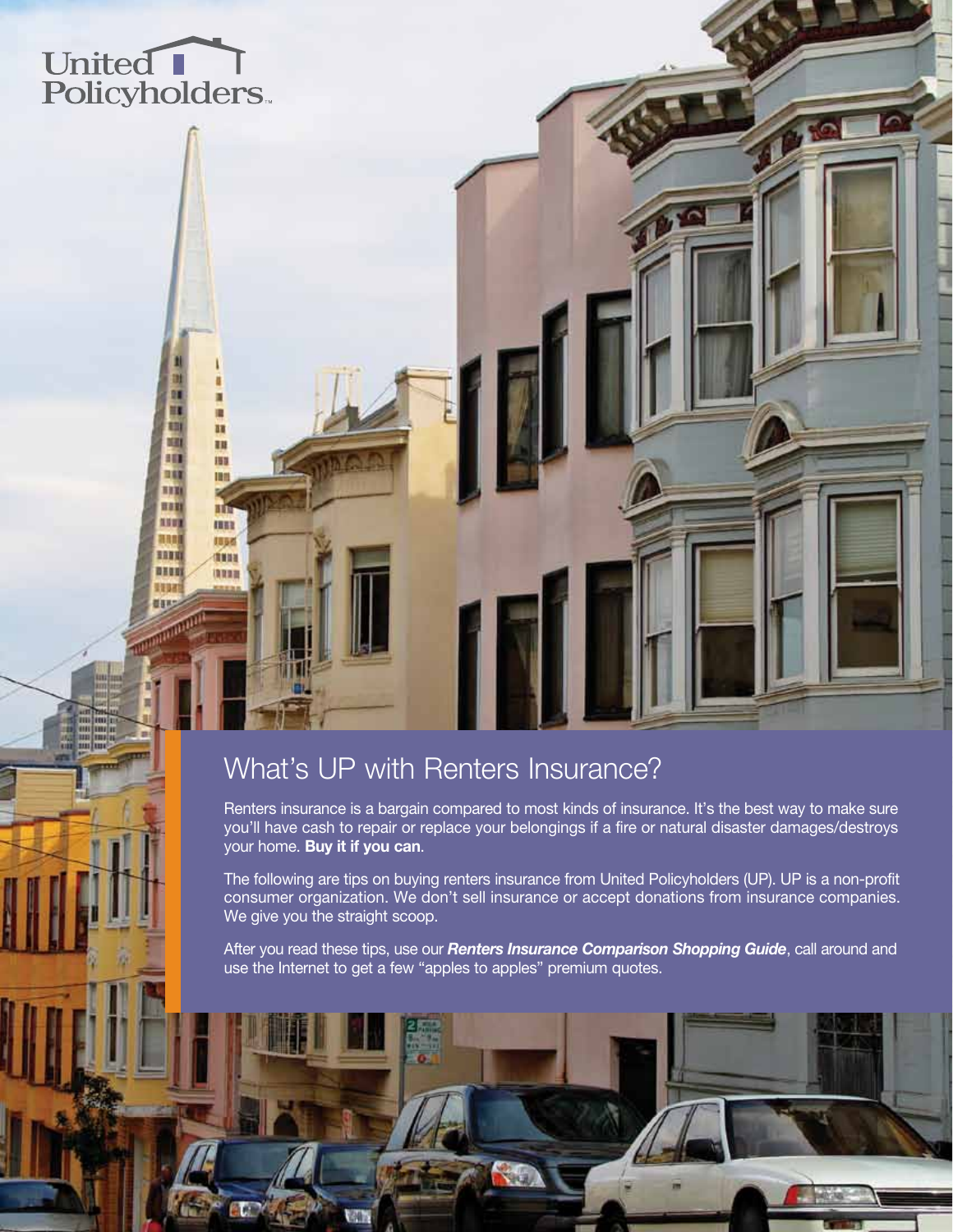| IF ADDITIONAL SPACE IS REQUIRED TO LIST ALL PARTIES, COMPIN                                 |  |
|---------------------------------------------------------------------------------------------|--|
| RESIDENTIAL TENANCY AGREEMENT<br>the LANDLORD(S): (if entry for landlord is a business name |  |
| last name                                                                                   |  |
| last name<br>and the TENANT(S);                                                             |  |

# When does Renters Insurance come in handy?

## Typically renters insurance will cover you after:

- Someone breaks into your home and steals your stuff
- A fire damages or destroys your home
- A guest gets injured while visiting you
- You're robbed while traveling

## Basic renters insurance will *not* cover you after:

- You intentionally damage or destroy your home
- An earthquake damages or destroys your home
- A flood damages or destroys your home

# How do I buy Renters Insurance?

## Figure out how much and what you need

- Create a basic inventory list of everything you own: Start with the most valuable items. A convenient time to do this is when you are packing or unpacking for a move. To create your inventory on a computer, you can use a free Home Inventory spreadsheet (*www.uphelp.org*). Another option is to use a simple inventory booklet, available from the California Department of Insurance by calling 1-800-927-HELP.
- Do the math: Estimate approximately how much it would cost to replace the items on your inventory.
- Store your inventory in a safe location online or outside your home: If you ever have a loss and need to file a claim, the insurance company will ask you to itemize every item that was damaged or destroyed. Having a pre-loss inventory will be a huge time and hassle saver.
- Think about your local risks: Fires and theft can happen anywhere; earthquakes and floods are more region-specific. You may need to buy a separate policy for earthquakes and/or flooding.

## Find the policy that best fits your wants and needs

- Shop Around: Use our Comparison Shopping Guide, search the Internet, call toll-free numbers, and see what competing insurance companies offer. If websites lack detail, get in touch with an insurance agent or broker.
- Find a good Agent or Broker: "Captive agents" can only sell one insurer's policies so they offer fewer choices. "Independent agents", also called "brokers", sell a wider array of choices.
- Ask for discounts: Don't wait for insurers to offer. Most insurers will give you a discount for buying your renters and auto insurance through them. Discounts may also be available for having an alarm system and/ or good credit.
- Aim for Replacement Cost (RC) not Actual Cash Value (ACV) coverage: These are the two types of personal property coverage – RC is better, ACV is cheaper. If you have RC coverage, your insurance company will reimburse you for the actual cost of replacing what you lost. If you only have ACV, your insurance company will pay what a willing buyer would have paid you immediately before the loss. We strongly recommend replacement cost coverage if you can afford it.
- Customize your safety net: A standard renter's policy has caps/limits on payments for certain items such as business equipment, jewelry, firearms and electronics. If you work from home, have collections, art or high value items, consider buying extra coverage, known in insurance lingo as a "rider" or an "endorsement."
- Higher deductibles = lower premium: Your deductible is a set dollar amount of a loss that you absorb before insurance kicks in. Ask for a higher deductible if you want to pay less for your insurance.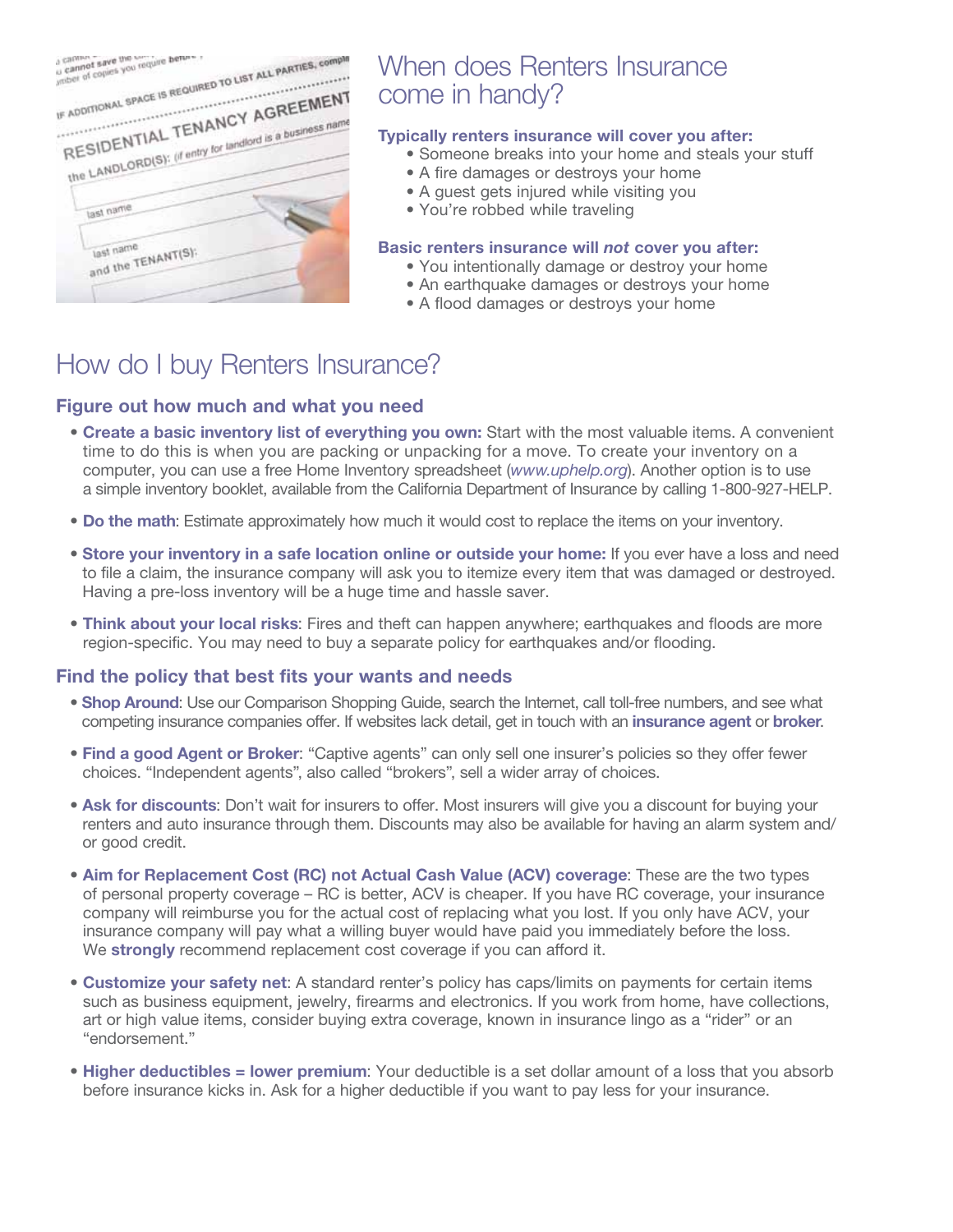

# What do you get when you buy a Renters Insurance policy?

Coverage for Personal Property ("your stuff"): Insurance to repair or replace your damaged or stolen furniture, clothing, and household items that belong to you. A typical renter's policy limits payments for business property, fine art, collections, jewelry and other specific items.

Loss of Use: Insurance to pay for hotel bills, a security deposit and additional rent if your home is damaged and you have to move into a more expensive apartment while it is being fixed. Some insurance companies pay for loss of use up to a set dollar amount. Others will cover you for a set amount of time for a living space similar to what you had, usually for a maximum of 12-24 months. We strongly recommend coverage for the longest maximum time you can afford, as it frequently takes longer to repair a damaged property than you think.

Liability Coverage: This protection pays for legal costs if someone claims you are responsible for damage or injuries. For example: Your crepes flambe experiment fails and you cause a cooking fire that damages a next door apartment, or you host a party and a guest slips in a spilled drink and fractures their skull. A minimum amount of this protection is included in a basic renters policy. We recommend buying extra liability protection. It's usually not expensive to add.

## A typical renter's insurance policy covers

| Coverage C (Personal Property)          | An amount, designated by the insured, subject to a<br>minimum as determined by your insurance company |
|-----------------------------------------|-------------------------------------------------------------------------------------------------------|
| Coverage D (Loss of Use)                | 20% of Coverage C                                                                                     |
| Coverage E (Personal Liability)         | Generally subject to a minimum of \$100,000                                                           |
| Coverage F (Medical Payments to Others) | Generally subject to a minimum of \$1,000                                                             |

CA Department of Insurance "Residential Insurance, Homeowners and Renters Guide," August 2008

# How Deductibles Work

If you have a policy with a \$500 deductible and a robber steals \$2,000 worth of stuff, you can file a claim with your insurance company, and they will give you a check for \$1,500. (A \$2,000 loss minus the \$500 deductible equals \$1,500 claim payment.)

If you have a policy with a \$500 deductible and a robber steals \$400 worth of stuff, your insurance company will not pay you anything, because the loss is below your deductible. For a loss that is **below** your deductible, it is wise to pay for the damage yourself and not to file a claim with your insurance company. The more claims on your record (paid or unpaid), the more you pay for insurance.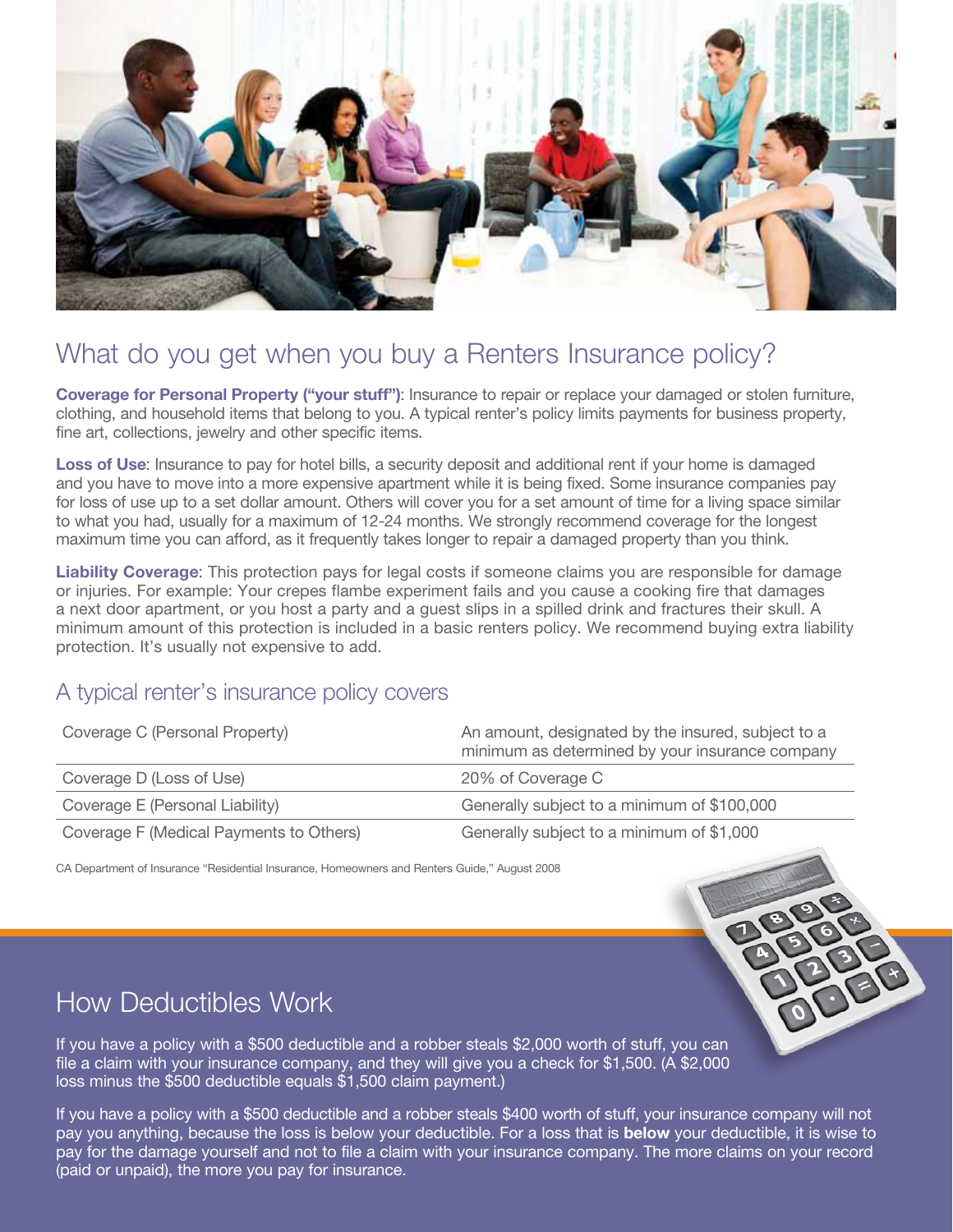# If there are earthquakes where you live, consider EQ Insurance

A basic renter's insurance policy *won't cover losses caused by earthquakes*. If you live near a fault and want to protect your belongings, you need to add earthquake to your basic renters insurance. Earthquake insurance covers the cost to repair or replace your personal property and your temporary extra rent or hotel bills if you need to move out while your place is repaired/rebuilt. You must have basic renter's insurance in order to add or buy separate coverage for earthquakes.

Earthquake insurance for California renters is mostly available through a government program called The California Earthquake Authority (CEA). There are a few companies that sell it outside of the CEA.

## CEA Renters Insurance:

### Personal Property (Coverage C)

- The base policy for personal property provides up to \$5,000 to replace your property. You can increase this coverage up to \$100,000. There is a \$750 deductible for your personal property no matter how much coverage you buy.
- When determining how much coverage you want for your personal belongings, remember that there are exclusions to what is covered. Here is a **partial list** of what Coverage C will **not** replace:
	- o Pets, bird, fish, livestock, or other animals
	- o Artwork, photographs or ceramics
	- o Motor vehicles (and stuff inside) or trailers
	- o Glassware, crystal, porcelain, or china
- Coverage C will only replace up to a certain amount for certain items including:
	- o Up to \$3,000 for damage of computers and electronic data processing equipment
	- o Up to \$1,000 for business equipment including storage media and software
	- o Up to \$250 for cash, coins, bank notes etc.

#### Loss of Use (Coverage D)

• Basic Loss of Use coverage is \$1,500 and can be increased up \$25,000. It covers your living expenses above and beyond what they were before you lost the use of your rental home due to damage or destruction. There is no deductible for loss of use.

## Non-CEA Renters Insurance:

If you prefer not to be insured through the CEA, contact an insurance agent or broker or research online to get a quote from a non-CEA company. If the company that insures your home is not a CEA participating company, they must by law offer to sell you earthquake insurance. In most cases they will offer you a "mini-policy" with very basic, minimal limits. Be sure to check the deductible and ask how much damage would have to occur before you would collect benefits.



*Photo by Darryl McElroy, courtesy of Visit Oakland*

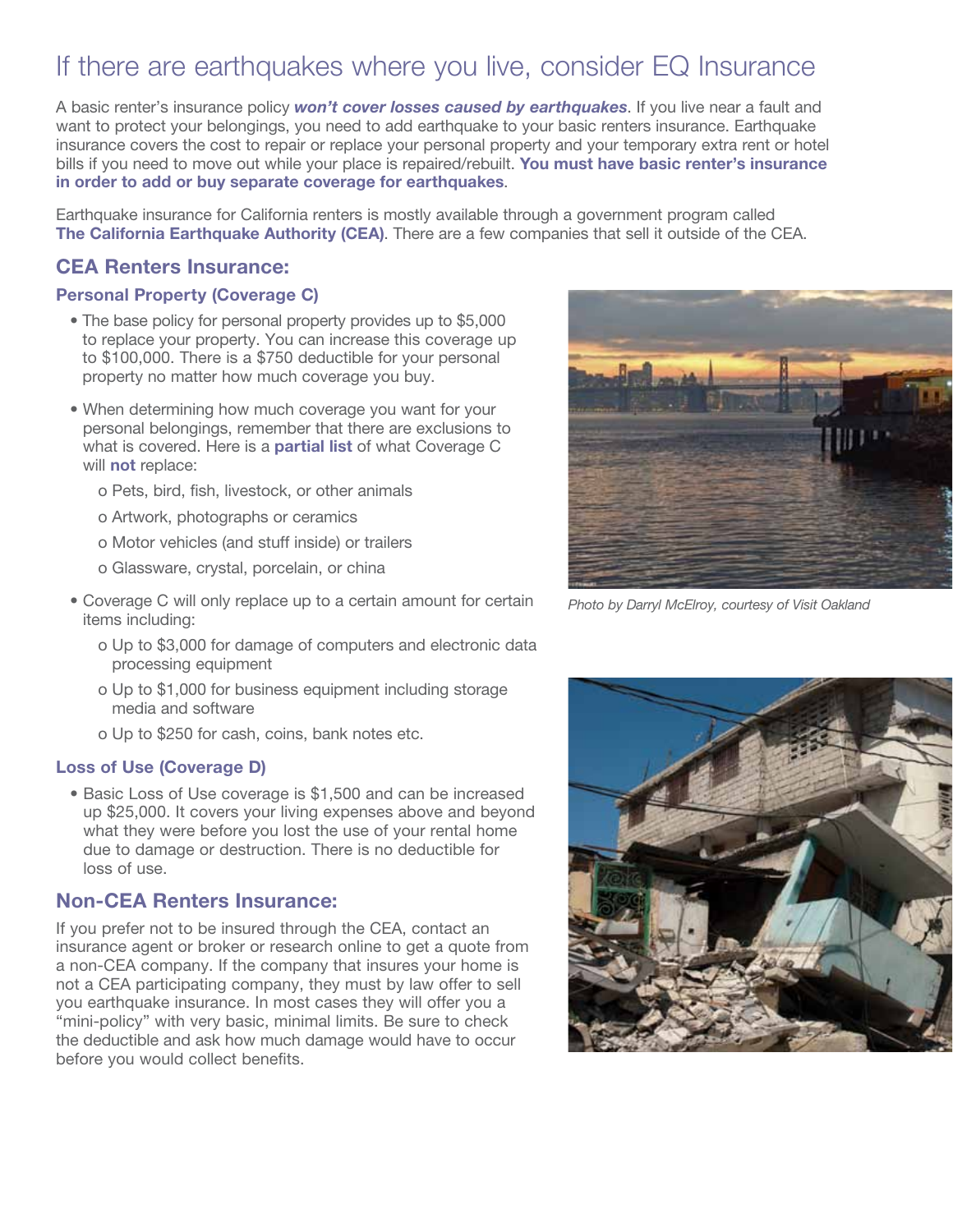# Renters Insurance Comparison Shopping Guide



| <b>Compare at least three</b><br>insurance companies                               | $\left( 1\right)$ | $\overline{2}$ | 3 |  |
|------------------------------------------------------------------------------------|-------------------|----------------|---|--|
| \$<br><b>Personal Property</b><br><b>Coverage</b><br>(Ask for<br>Replacement Cost) |                   |                |   |  |
| <b>Loss of Use</b><br>(How many months<br>and dollar amount)                       |                   |                |   |  |
| <b>Liability</b>                                                                   |                   |                |   |  |
| <b>Deductible</b>                                                                  |                   |                |   |  |
| <b>Limits on Specific Items</b><br>(eg: computers, art, etc.)                      |                   |                |   |  |
| <b>Premium</b>                                                                     |                   |                |   |  |
| <b>Add Earthquake Insurance</b>                                                    |                   |                |   |  |
| \$<br><b>Personal Property</b><br><b>Coverage</b>                                  |                   |                |   |  |
| \$<br><b>Loss of Use</b>                                                           |                   |                |   |  |
| <b>Deductible</b>                                                                  |                   |                |   |  |
| <b>Annual Premium with</b><br><b>Earthquake Coverage</b>                           |                   |                |   |  |
| <b>Discounts?</b>                                                                  |                   |                |   |  |
| <b>Non-Smoker</b>                                                                  |                   |                |   |  |
| Fire extinguishers in home                                                         |                   |                |   |  |
| <b>Home security system</b>                                                        |                   |                |   |  |
| <b>Proximity to fire station</b>                                                   |                   |                |   |  |
| <b>Other discounts</b>                                                             |                   |                |   |  |